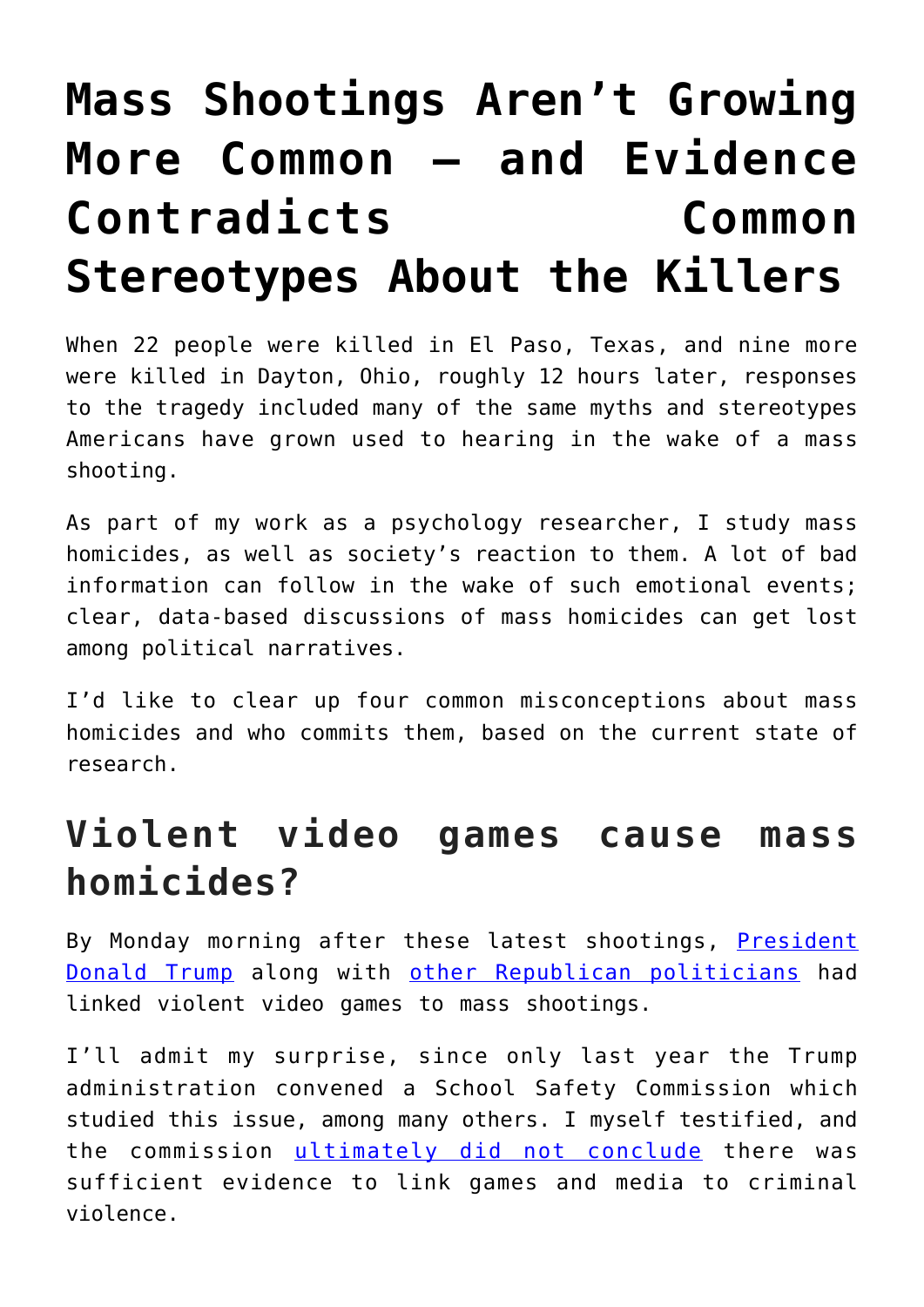Long-term studies of [youth](https://doi.org/10.1007/s10964-019-01069-0) [consistently](https://doi.org/10.1007/s10964-017-0646-z) [find](https://doi.org/10.1037/ppm0000035) that violent games are not a risk factor for youth violence anywhere from one to eight years later. And no less than the [U.S. Supreme](https://www.law.cornell.edu/supct/html/08-1448.ZS.html) [Court](https://www.law.cornell.edu/supct/html/08-1448.ZS.html) declared in 2011 that scientific studies had failed to link violent games to serious aggression in kids.

A 2017 public policy statement by the American Psychological Association's [media psychology and technology division](https://div46amplifier.com/2017/06/12/news-media-public-education-and-public-policy-committee/) specifically recommended politicians should stop linking violent games to mass shootings. It's time to lay this myth to rest.

#### **Mass shooters are male white supremacists?**

Early reports suggest that the El Paso shooter was a [white](https://www.washingtonpost.com/politics/2019/08/04/whats-inside-hate-filled-manifesto-linked-el-paso-shooter/) [racist concerned about Latino immigration](https://www.washingtonpost.com/politics/2019/08/04/whats-inside-hate-filled-manifesto-linked-el-paso-shooter/). Other shooters, such as the perpetrator of the [Christchurch, New Zealand](https://www.usatoday.com/story/news/nation/2019/03/15/new-zealand-christchurch-mosque-shootings-who-brenton-tarrant/3172550002/) attack, have also been white supremacists.

Overall, though, the ethnic composition of the group of all mass shooters in the U.S. is [roughly equivalent](https://www.statista.com/statistics/476456/mass-shootings-in-the-us-by-shooter-s-race/) to the American population.

Hateful people tend to be attracted to hateful ideologies. Some shootings, such as the [2016 shooting](https://www.nbcnews.com/storyline/dallas-police-ambush/protests-spawn-cities-across-u-s-over-police-shootings-black-n605686) of police officers in Dallas, were reportedly motivated by anti-white hatred. Other shooters, such as the 2015 [San Bernardino](https://www.nydailynews.com/news/national/wife-calif-shooting-victim-believes-husband-targeted-article-1.2458790) husband and wife perpetrator team, have espoused other hateful ideas such as radical Islam.

Most mass homicide perpetrators [don't proclaim](https://www.washingtonpost.com/news/posteverything/wp/2017/09/14/what-do-most-mass-shooters-have-in-common-hint-it-isnt-politics-video-games-or-religion/) any allegiance to a [particular ideology](https://smile.amazon.com/Murder-United-States-Ronald-Holmes/dp/0139343083/ref=sr_1_4?keywords=Mass+Murder+in+the+United+States&qid=1565110526&s=gateway&sr=8-4) at all.

Of course, mass homicides in other nations – such as several [deadly](https://www.theguardian.com/world/2016/jul/25/tokyo-knife-attack-stabbing-sagamihara) [knife](http://nymag.com/intelligencer/2019/05/what-we-know-about-the-knife-attack-in-kawasaki-japan.html) attacks in Japan – don't involve U.S. race issues.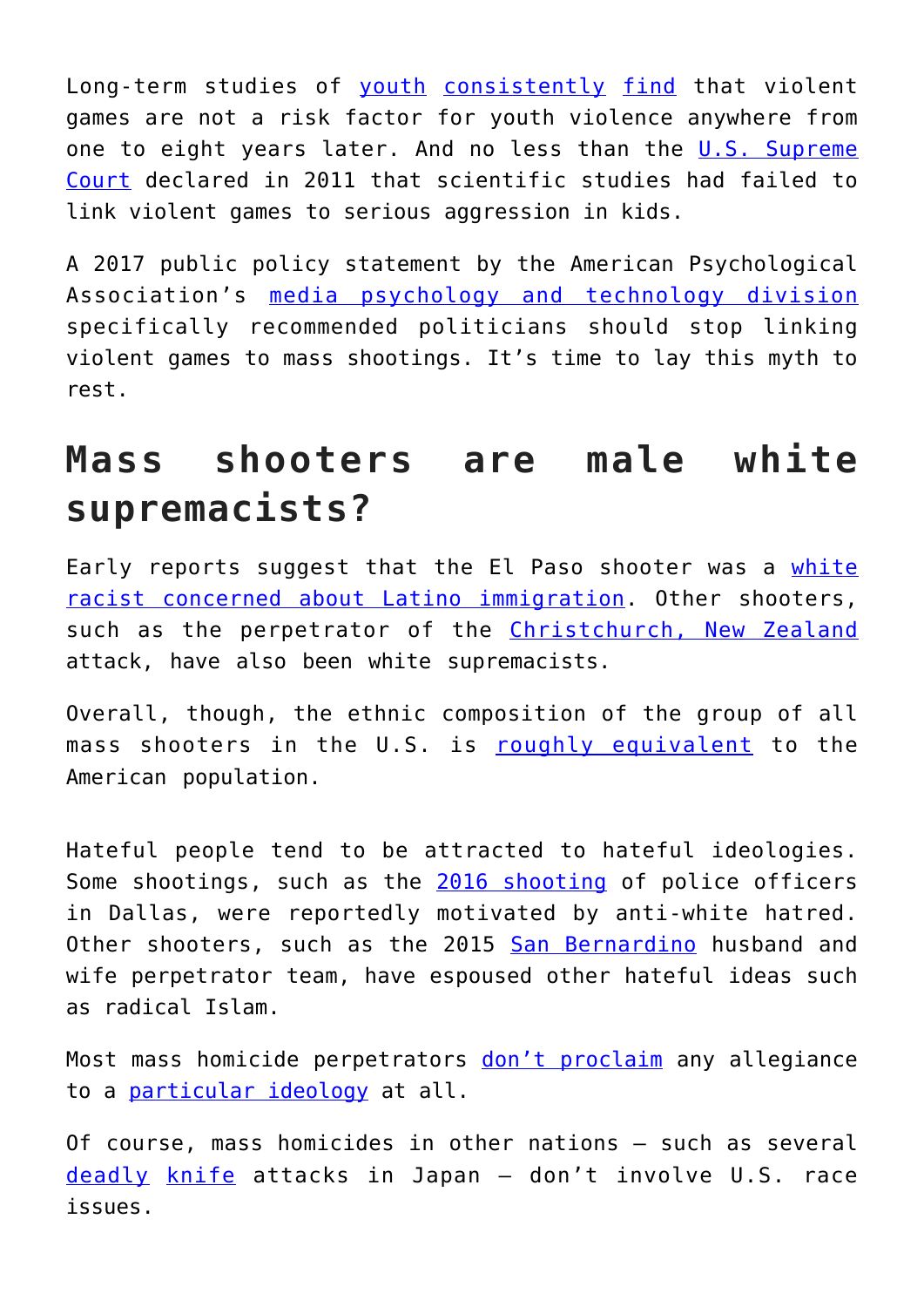As far as gender, it's true that most mass homicide perpetrators are male. A minority of shooters [are female,](https://www.crimetraveller.org/2017/04/amy-bishop-university-professor-mass-murder/) and they may [target their own families.](https://time.com/4375398/andrea-yates-15-years-drown-children/)

## **Mental illness definitely is or is not to blame?**

Whether mental illness is or is not related to mass shootings – or criminal violence more broadly – is a nuanced question. Frankly, proponents on both sides often get this wrong by portraying the issue as clear-cut.

As far back as 2002, a [U.S. Secret Service report](https://www2.ed.gov/admins/lead/safety/preventingattacksreport.pdf) based on case studies and interviews with surviving shooters identified mental illness – typically either psychosis or suicidal depression – as very common among mass homicide perpetrators.

As for violence more broadly, mental illness, such as [psychosis](http://dx.doi.org/10.1037/a0016311) as well as a [mixture of depression with antisocial](http://doi.org/10.1007/s10964-010-9610-x) [traits](http://doi.org/10.1007/s10964-010-9610-x), is a risk factor for violent behavior.

Some people suggest mental illness is completely unrelated to crime, but that claim tends to rely on mangled statistics. For instance, I've [seen the suggestion](https://www.amhca.org/blogs/joel-miller/2017/10/03/gun-violence-and-mental-illnessmyths-and-evidence-based-facts) that individuals with mental illness account for just 5% of violent crimes. However, that assertion is based on research like one [Swedish study](https://www.ncbi.nlm.nih.gov/pmc/articles/PMC1557975/) [that limited mental illness to psychosis only](https://www.ncbi.nlm.nih.gov/pmc/articles/PMC1557975/), which is experienced by about  $1\frac{8}{5}$  or less of the population. If 1% of people commit 5% of crimes, that suggests psychosis elevates risk of crime.

It's also important to point out that the vast majority of people with mental illness do not commit violent crimes. For instance, [in one study,](https://doi.org/10.1017/S0033291714000695) about 15% of people with schizophrenia had committed violent crimes, as compared to 4% of a group of people without schizophrenia. Although this clearly identifies the increase in risk, it also highlights that the majority of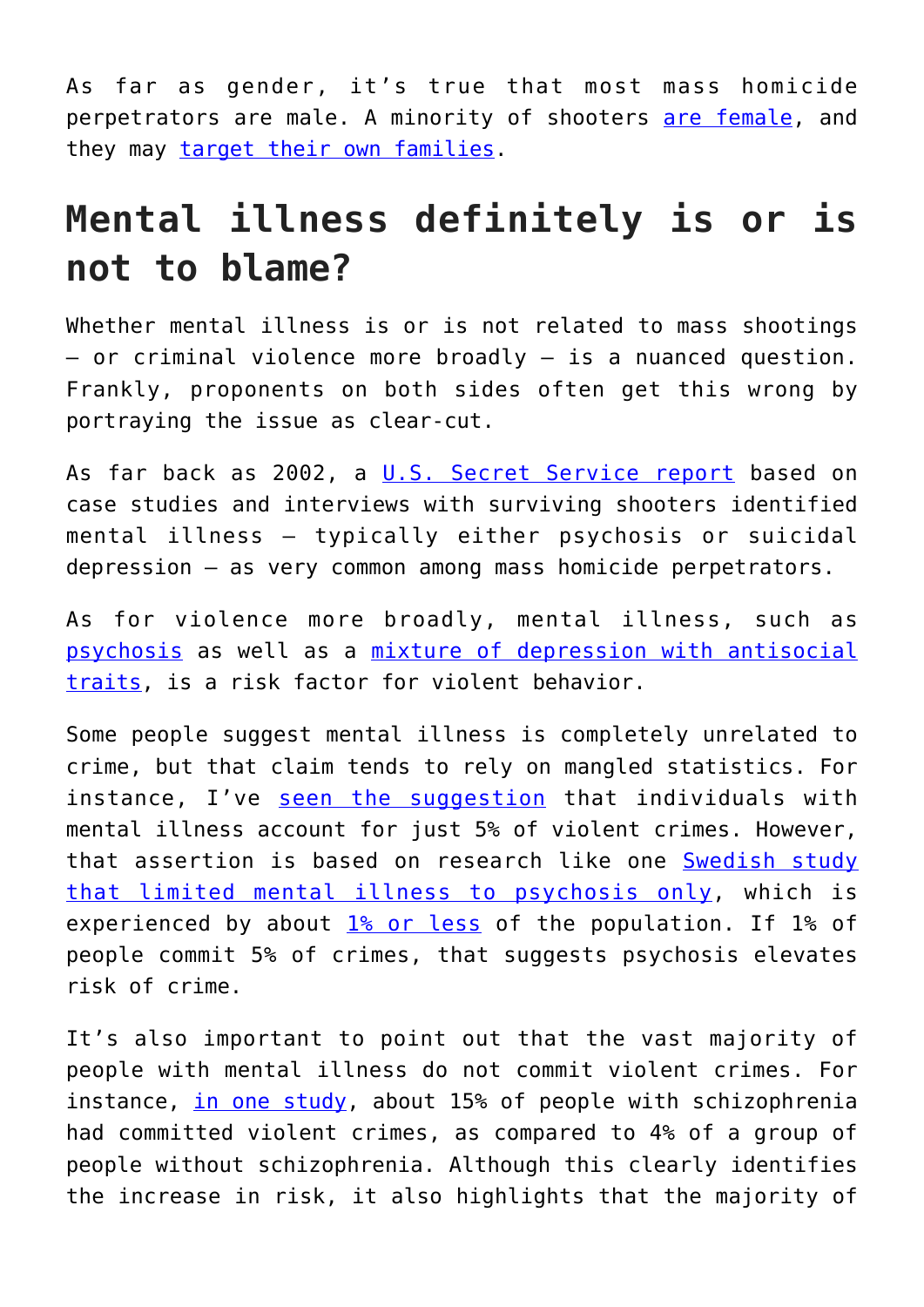people with schizophrenia had not committed violent crimes. It's important not to stigmatize the mentally ill, which may reduce their incentive to seek treatment.

So improving access to mental health services would benefit a whole range of people and, by coincidence, occasionally bring treatment to someone at risk of committing violence. But focusing only on mental health is unlikely to put much of a dent in societal violence.

### **Mass homicides are becoming more frequent?**

Mass homicides get a lot of news coverage which keeps our focus on the frequency of their occurrence. Just how frequent is sometimes muddled by shifting definitions of mass homicide, and confusion with other terms such as active shooter.

But using standard definitions, most data suggest that the prevalence of mass shootings has [stayed](https://doi.org/10.1177/1088767913510297) [fairly](https://doi.org/10.1891/0886-6708.VV-D-16-00039) [consistent](https://www.politico.com/magazine/story/2017/10/04/mass-shootings-more-deadly-frequent-research-215678) over the past few decades.

To be sure, the U.S. has experienced many mass homicides. Even stability might be depressing given that [rates of other](https://thehill.com/homenews/state-watch/421900-crime-murder-rates-drop-in-big-cities) [violent crimes have declined](https://thehill.com/homenews/state-watch/421900-crime-murder-rates-drop-in-big-cities) precipitously in the U.S. over the past 25 years. Why mass homicides have stayed stagnant while other homicides have plummeted in frequency is a question worth asking.

Nonetheless, it does not appear that the U.S. is awash in an epidemic of such crimes, at least comparing to previous decades going back to the 1970s.

Mass homicides are horrific tragedies and society must do whatever is possible to understand them fully in order to prevent them. But people also need to separate the data from the myths and the social, political and moral narratives that